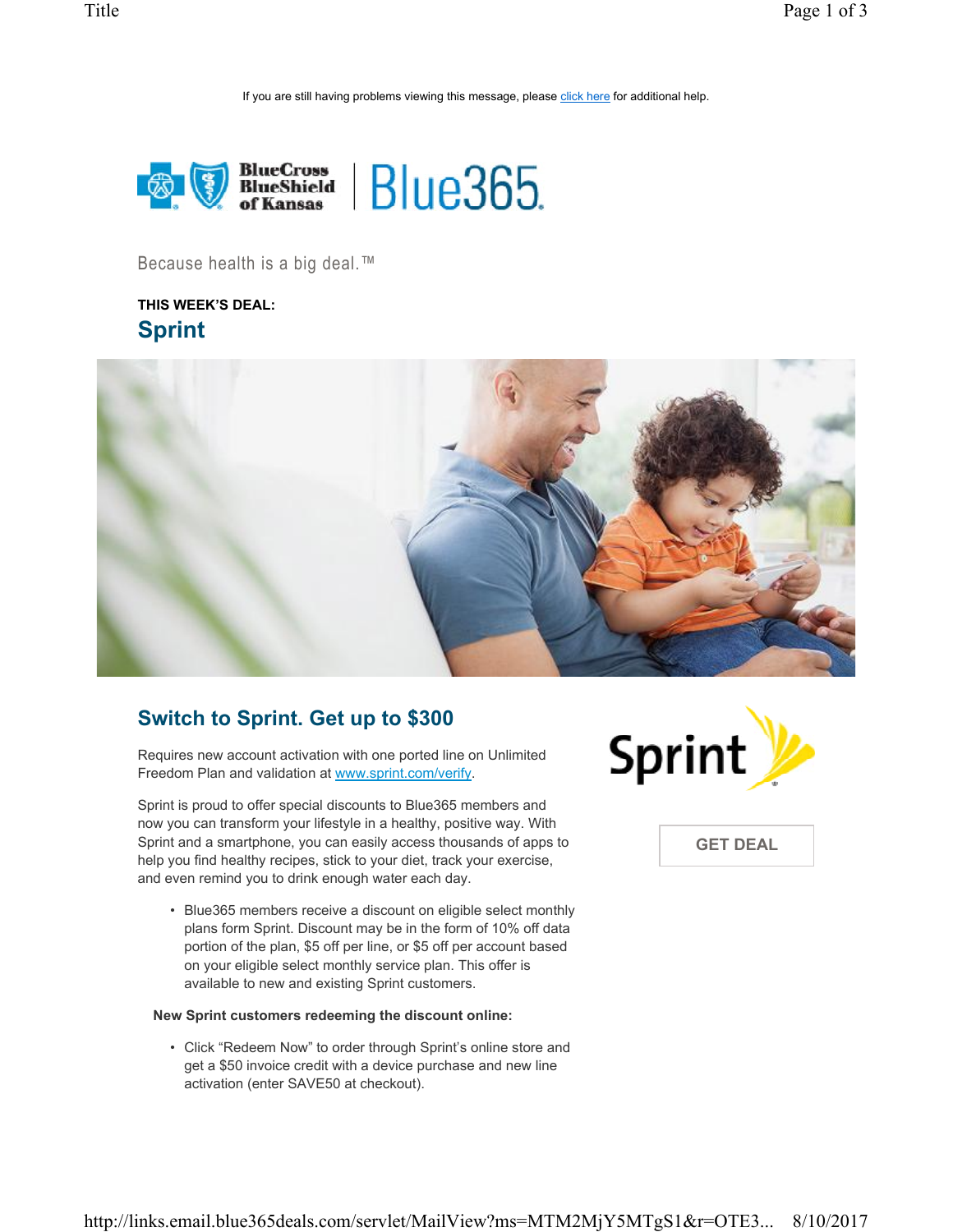#### **New Sprint customers redeeming the discount in a Sprint retail store:**

- Bring your BCBS membership card to any Sprint retail store and request your discount on eligible select monthly service plans (\$50 invoice credit for device purchase not applicable for in-store purchases).
- Be sure to mention Corporate ID code NABCS\_ZMB\_ZZZ when you visit a Sprint retail store.

## **Existing Sprint customers redeeming the discount online:**

- Request your discount on regulary priced service plans(offer can be in the form 10% off data portion of the plan, \$5 off per line,or \$5 off per account based on your select monthly service plan).
- Visit www.sprint.com/verify from your computer or mobile device.
- Click the link to upload your verification.
- Click on Current or new customer?
- Enter your Sprint phone number.
- Follow the instructions on this page (upload a picture of your Blue365 Membership Card).

### Read More



Did you know that you can quickly find a doctor or hospital through the Blue National Doctor & Hospital Finder app?

# **Other deals you may like:**